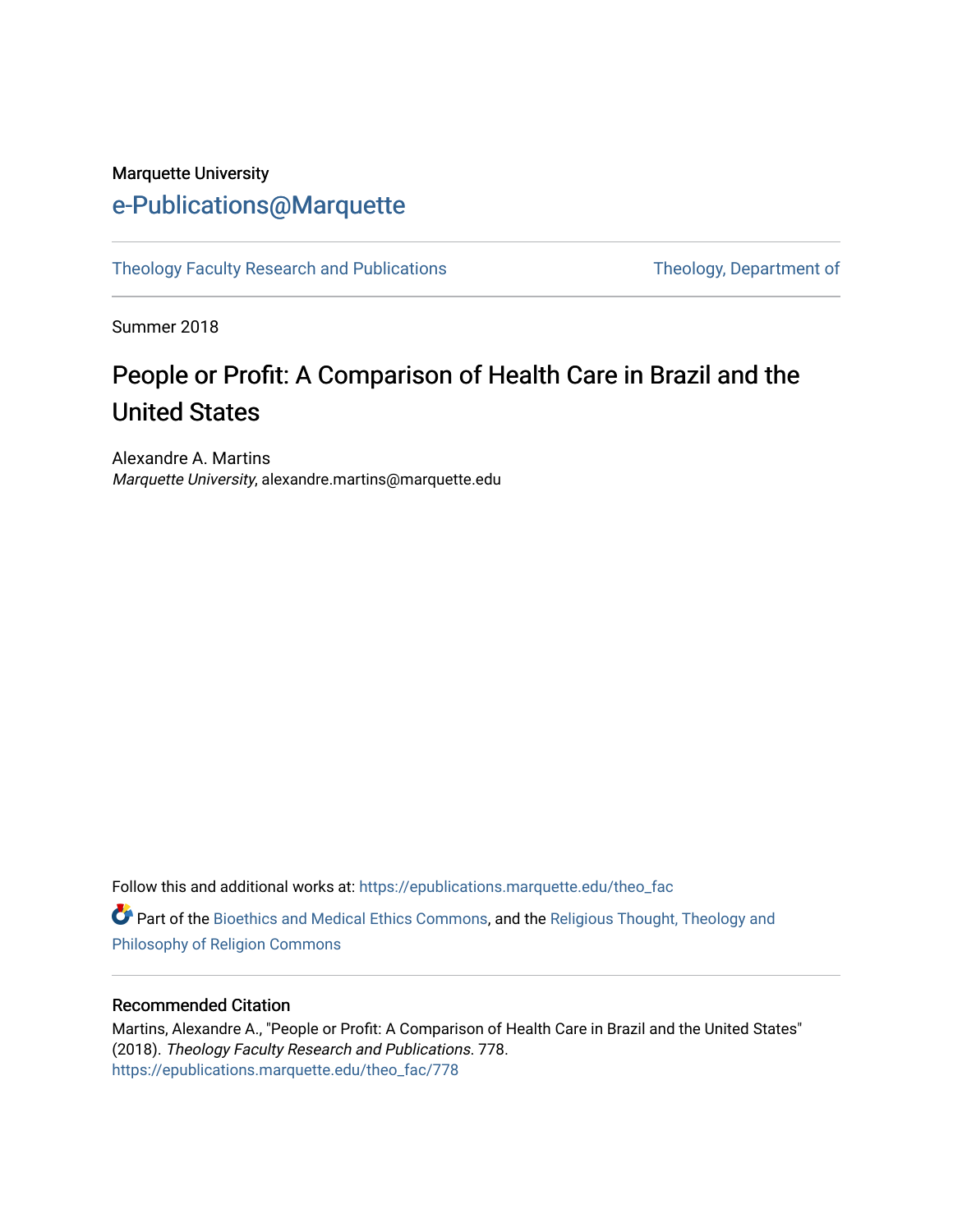# People or Profit: A Comparison of Health Care in Brazil and the United States

Fr. Alexandre A. Martins, MI, Ph.D. Assistant Professor, Department of Theology Marquette University Milwaukee Alexandre.martins@marquette.edu

This essay offers a reflection about the increasing influence of profit in Catholic health care. Based on Jesus' teaching that shows that the need of the wounded person on the street comes first (Luke 10: 25-37), Catholic health care ministry has the challenge to create services where people, not profit, come first.

To illustrate this, two cases deserve our attention. The first is from Brazil with the conflict between its public and private health care system. The second is from the United States with a recent scandal involving a heart surgeon performing unnecessary surgeries. These two cases will serve as narratives representing the challenges of the health care market and public services, and how Catholic health care institutions are challenged to be financially sustainable while serving the poor. Briefly, I will describe the cases, raise some issues, and conclude with some questions for Catholic health care in these contexts.

Case #1. The Brazilian Constitution of 1988 determined that "health is a right of all people and a duty of the state, guaranteed by social and economic policies that reduce the risk of disease and other adversities and by universal and equal access to actions and services."1 This allowed the creation of the Unified Health System, known as SUS

Copyright © 2018 CHA. Permission granted to CHA‐member organizations and Saint Louis University to copy and distribute for educational purposes. **Health Care Ethics USA** | Summer 2018 25

(Sistema Único de Saúde), a public health system of universal coverage grounded on three pillars: *universality, integrality* and equity. These principles are embodied in a public system of democratic participation from primary to tertiary care (see Leis Orgânicas de Saúde).<sup>2</sup> However, this is not the only health system operating in Brazil. Lobbying by private interest groups made sure the 1988 Constitution also permits private initiatives to offer health care as "complementary services" to the public system. This created opportunities for the establishment of private health systems, which are hospital-based and focused on tertiary care (unlike the public system that is community-based, focusing on primary care).

From the beginning, tensions and conflicts have plagued Brazilian health care with the public and the private systems going in opposite directions. While the SUS targets population health, the private system targets the well-to-do sick as consumers. Currently, 75% of the Brazilian population uses public services and 25% are in private services (the latter is growing).

The present federal administration grabbed power through a parliamentary coup and appointed as ministry of health a representative who was elected with his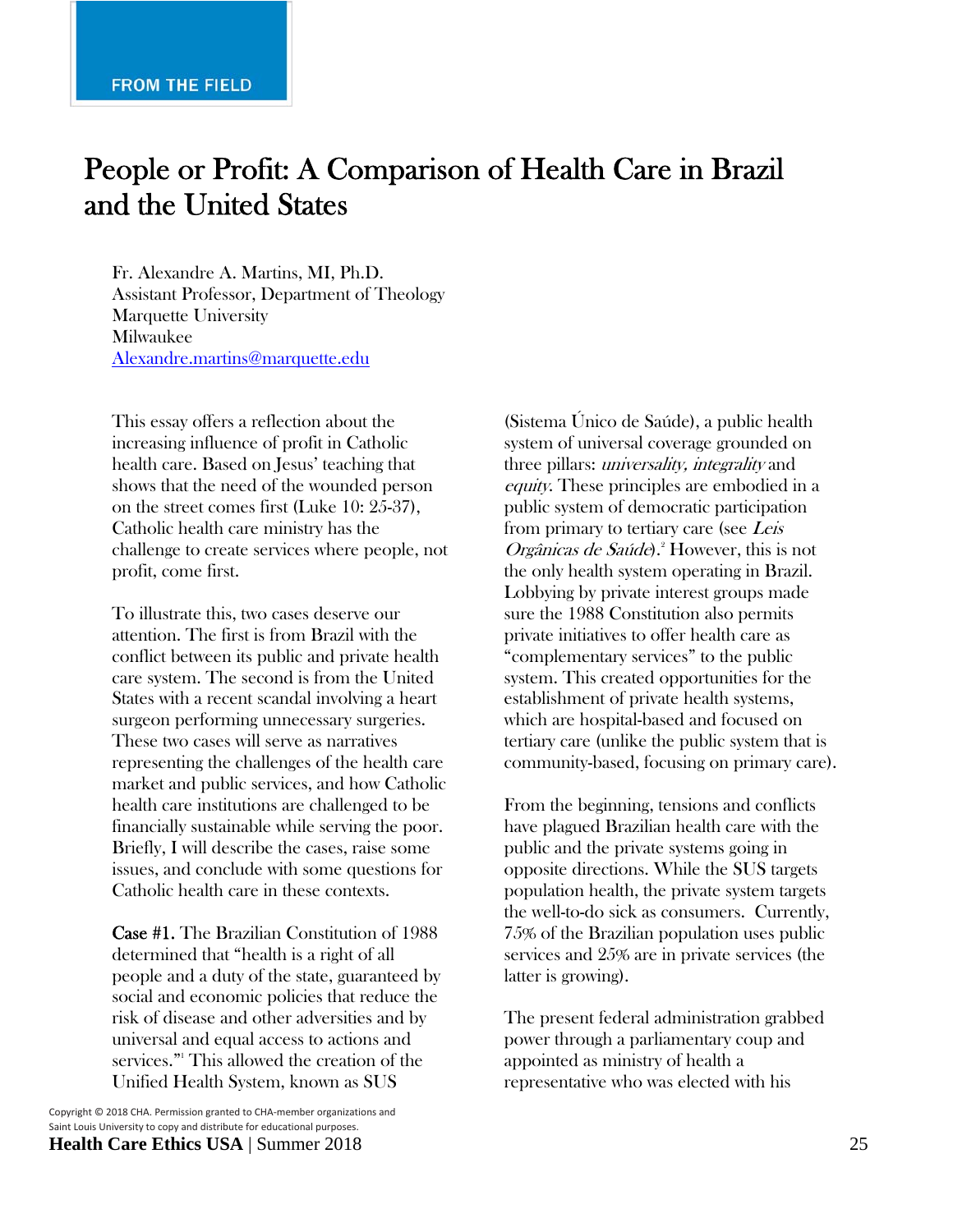campaign sponsored by private health care companies. Since the beginning of this administration, the commitment to the private health sector has been clear. The federal government cannot simply end the SUS because it fulfills a constitutional mandate. So, the administration decided to weaken and dismantle the public system through executive actions and new policies. This had the effect of pushing some people into private services and insurance, creating a large opportunity to the private sector. The most significant action against the SUS was the approval of legislation which froze the public investment in the SUS for 20 years. At the same time, the administration ended regulations meant to control the private system, especially insurance policies. This has facilitated the activities of insurance companies and private hospitals, a sector that has been growing in the country, even amid an economic crisis.

These actions against the Brazilian public health system have shifted health care from a right to a privilege. Good, high-quality health services have become a luxury for those who can pay, while the SUS is becoming a synonymy for precarious services for those who cannot. This also has changed the health priority of the country from population health to services targeting sick people; from a community-based system to a hospitalcentered health care.

This shift from public to private health systems abandons the promotion of wellbeing and a healthy population. It also reduces community participation. Without funding, the public sector of SUS, which is a participatory system, enters a downward spiral.

Case #2. Considering this health care shift in Brazil, I think it is interesting to look at the U.S. system, a country that has know-how in

private health care. In the U.S., most health care is privately held and operates according to principles of the free market. Even the services provided and/or supported by public funds function inside this market. One can see some benefits in this way of structuring, such as availability of high tech medicine, tertiary care, and quick access to medical services. The U.S. is the only developed country that does not offer universal health coverage for its citizens, so that these advantages are often a privilege for those who have insurance and can afford them, just as in Brazil's private system. The American approach has influenced Brazil. Let me illustrate this point with a case reported by the Milwaukee Journal Sentinel on February 16, 2018. The article shows a scandal involving a heart surgeon and the Medical College of Wisconsin (MCW).<sup>3</sup>

A surgeon hired by the MCW and Froedtert Hospital was accused of doing unnecessary heart surgeries. When colleagues of this surgeon alerted the dean of the medical school about this misconduct, the dean acknowledged that this was not an ideal situation, but that they had to take into consideration the revenue that this heart surgeon was bringing to the hospital and his team. So, the MCW did not take any action against the surgeon and kept him working for a few years, until allowing his contract to expire. It is not clear whether this contract was not renewed by the MCW, or if it was the physician's own decision to leave.

This story became public after a group of physicians brought a lawsuit against the MCW and Froedtert Hospital (that function together as partners). The article presented some documents provided for the lawsuit including emails showing that leaders of the MCW knew the practice of this surgeon and did not act because of the enhanced revenue. Patient well-being did not seem to play a

Copyright© <sup>2018</sup> CHA. Permission granted to CHA‐member organizations and Saint Louis University to copy and distribute for educational purposes. **Health Care Ethics USA** | Summer 2018 26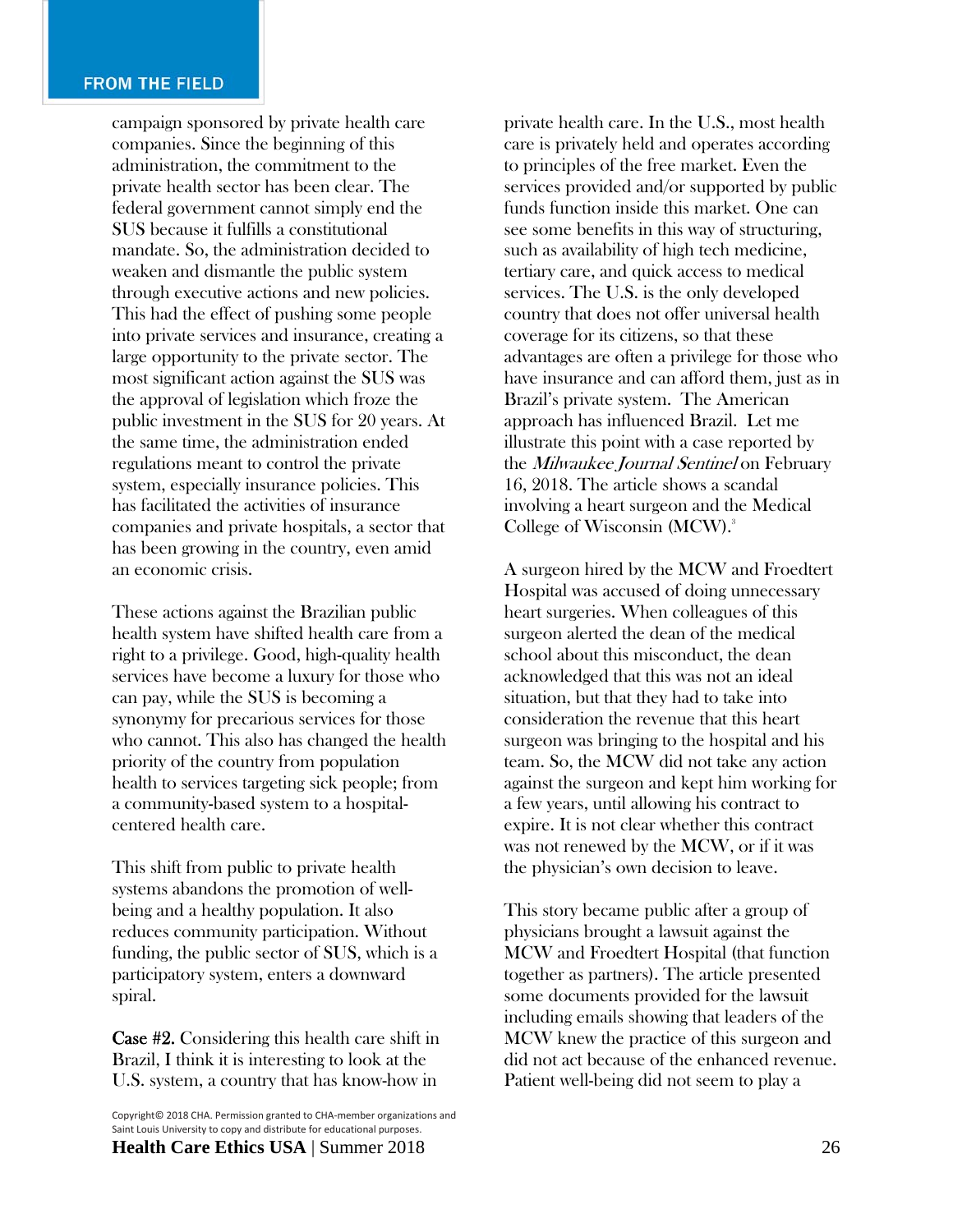#### **FROM THE FIELD**

major role; indeed, some cases showed no symptoms supporting the necessity of a surgery. Another physician said that the patient's symptoms suggested a more conservative treatment including physical therapy and outpatient services. Unfortunately, this unnecessary surgical procedure resulted in complications that significantly affected the patient's quality of life. This appears to be a case in which revenue displaced patient care. It could even be described as a kind of institutional violence.

Overemphasis on revenue takes advantage of patients who have limited knowledge and who trust their physicians to act on their behalf. Health professionals are vulnerable because their judgment can be influenced by system protocols and culture. For example, U.S. doctors are in a culture that tends to over-test patients for fear of litigation. Unnecessary procedures and tests makes medical services more expensive, increasing financial and emotional dramas for patients and families.

Excessive focus on revenue can make patients into mere consumers. This logic is totally opposed to human rights logic, in which the dignity of every person is intrinsic and inviolable.

In this profit-driven logic, everybody is vulnerable, but the poor are the first and foremost to suffer as victims of structural violence.

In both Brazil and the United States, Catholic health care has a significant presence, and Catholic institutions are an important part of the "safety net" for marginalized populations, especially the poor. Overemphasis on financial sustainability, increasing revenue, decreasing expenditures, and being competitive in the

 Copyright© <sup>2018</sup> CHA. Permission granted to CHA‐member organizations and Saint Louis University to copy and distribute for educational purposes. **Health Care Ethics USA** | Summer 2018 27

market, can lead CEOs to a hospital-based approach to health care which neglects community involvement and the focus on population health. This has a significant impact on the mission of Catholic health ministry and creates failures in the commitment to the poor and vulnerable. Referring to the use of the word 'ministry' in Catholic health care and considering this context in the health market one ethicist said, "Our common use of the 'ministry' in reference to Catholic health care is meant to convey that, while health care must be run in a business-like way, it is first and foremost a work of the Church that is rooted in the health mission of Jesus." This leads us to ask whether the influence of the profit-driven logic of the market is forcing the business-like way to overcome the Catholic health care commitment to healing mission of Jesus, the identity of the mission, and to what Benedict XVI calls "the logic of gift."4

Saint Camillus Health (São Camilo Saúde) is the largest Catholic health care organization in Brazil with 51 hospitals plus numerous clinics and primary care centers. Its Letter of Principles says, "The prophetic mission that we received from the Gospel and Saint Camillus is to follow Jesus in the Samaritan's care for the sick, 'I was sick and you visited me' (Matt. 25:36), and to witness Christ's love for the sick in the world." And quoting Pope Francis, this letter adds: "Embodying a creative fidelity to our Charism, we go to encounter of those who are in 'the geographic and existential peripheries of the human life.'"5 The same spirit can be seen in Ascension Health, the largest Catholic health care organization in the U.S.: "Rooted in the loving ministry of Jesus as healer, we commit ourselves to serving all persons with special attention to those who are poor and vulnerable."<sup>6</sup>